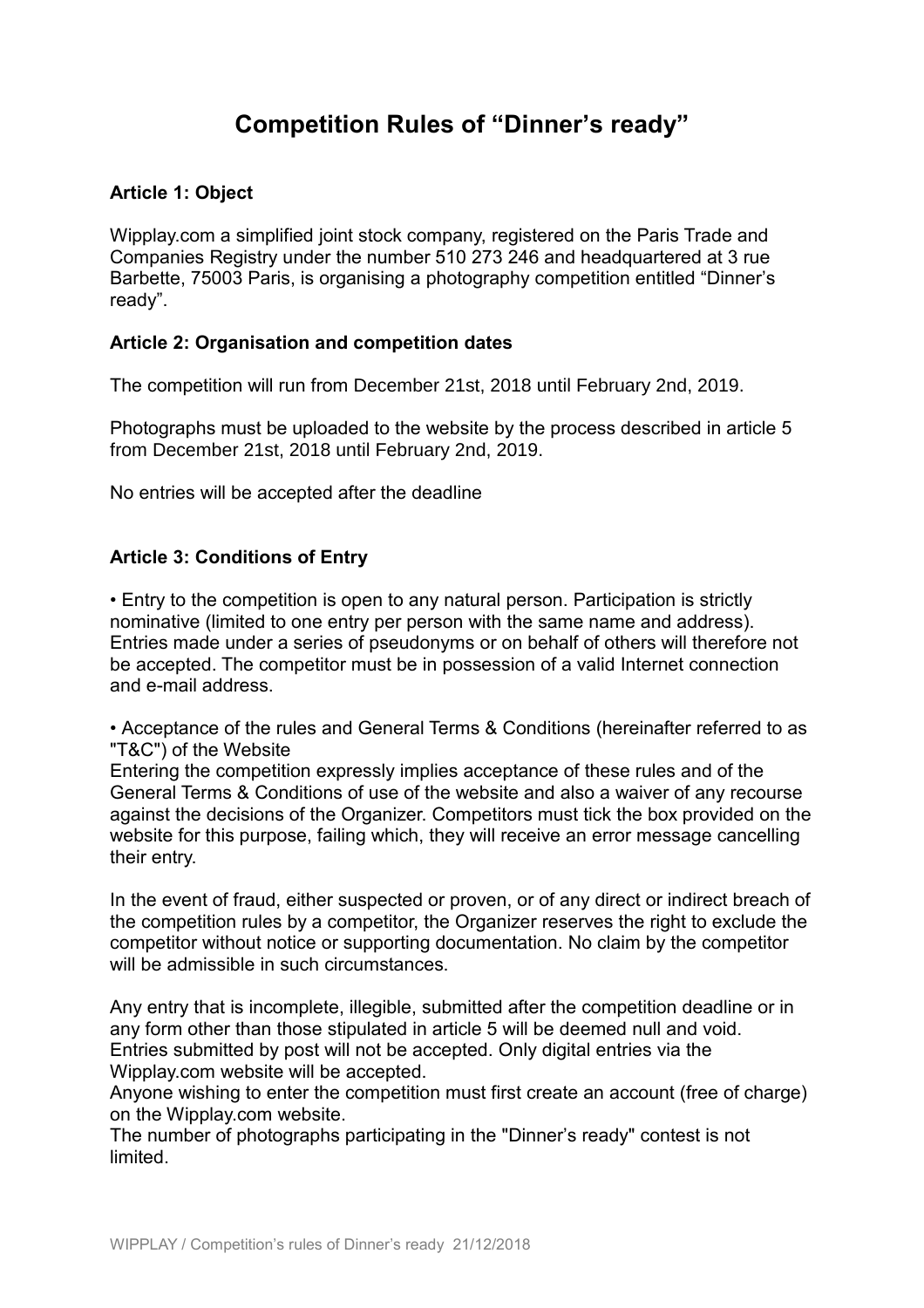# **Article 4: Intellectual property**

# **- Intellectual property of Wipplay.com**

All trade marks, logos, texts, icons, domain names and software accessible on the website, with the exception of creations uploaded by Wipplay.com members (i.e. the contributors), are the sole intellectual property of Wipplay.com. The fact of using the services accessible on the website and/or entering the competition does not under any circumstances constitute an authorisation to use or acquire any title over objects that are the intellectual property of Wipplay.com.

Intellectual property of the competition entrant

## **- Garanties**

The entrant declares and warrants that he/she holds all property rights, intellectual property rights, personality rights and in particular name and image rights to the individual(s) or item(s) represented in the photograph(s), attached to the photographs and/or, at the very least, holds all the authorisations that may be necessary for the organising companies to make use of the photographs, and in particular holds authorisations from the individual(s) or item(s) represented in the photograph(s) and/or from the assigne(es) and beneficiarie(s)and from the photographer :

- the right to reproduce the Photo or have it reproduced without limitation as to the number of reproductions, in full or in part, by any means or processes, on any media and any materials, whether existing or future, known or as yet unknown, and in particular on any paper or derived medium, or plastic, digital, magnetic, electronic or computer medium, via downloading, or in videograms, CD-Roms, CD-Is, DVDs, discs, diskettes, or networks; WIPPLAY / Competition's rules of "Dinner's ready".

- the right to display the Photo or have it displayed by any broadcasting means or other means of communication, whether existing or future, known or as yet unknown, in particular via any online telecommunication networks, such as the Internet, intranets, digital television networks, transmission by terrestrial broadcasting, by satellite, by cable, WAP, interactive telematic systems, downloading, data transmission, or wired or wireless telephone networks.

- Images « coups de cœur »: the photographs " coups de coeur" will be highlighted (only press and web) in the unic goal of promoting the contest "Dinner's ready" from December 21st, 2018 until February 2nd, 2019.

## • Copyright

The entrant declares and warrants that he/she holds all property rights, intellectual property rights, personality rights and in particular name and image rights to the individual(s) or item(s) represented in the photograph(s), attached to the photographs and/or, at the very least, holds all the authorisations that may be necessary for the organising companies to make use of the photographs, and in particular holds authorisations from the individual(s) or item(s) represented in the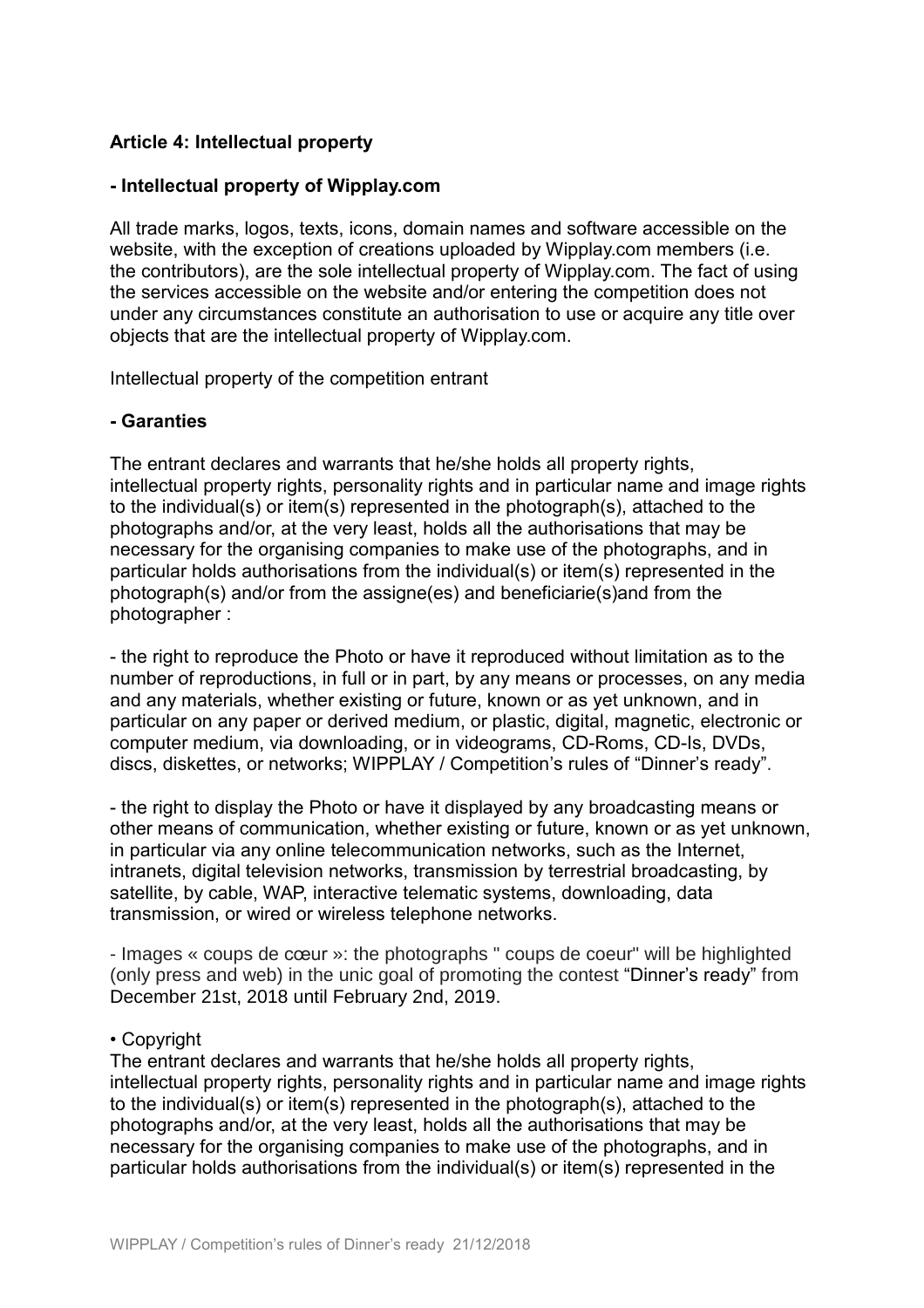photograph(s) and/or from the assigne(es) and beneficiarie(s)and from the photographer.

# **• Winning photographs**

However, a Member who has entered one of his/her photographs in a contest accepts that it may – if it is in any way awarded (number of views, winner of the contest, receiver of the most votes, etc.), – be displayed and/or published, edited or modified in accordance with the conditions set out hereinafter, without any remuneration or recompense other than the prize won as defined in the Competition Rules.

A Member whose photograph wins an award (hereinafter referred to as the "Photo") declares that he/she transfers to the Company, on an exclusive basis and free of charge, his/her intellectual property rights attached to the Photo as specified hereinafter, in order to enable the Company to disseminate or publicize the Photo. In this regard, the Member grants to the Company, in particular, the following rights:

# **• Right of quiet possession**

The member warrants Wipplay full and quiet possession, free and clear of all easement, of the rights granted under the terms of this agreement, and warrants Wipplay against any disturbance or claim or assertion of superior title and against any action for fraud arising from the elements provided by the member under the terms of this agreement.

# **Article 5: Terms of entry**

• Principle of free entry

Entering the competition is not free, since we do not refund the cost of connection to the website.

- Photographs must be uploaded to the Wipplay.com website from December 21st, 2018 until February 2nd, 2019.

. No entries will be accepted after the deadline.

• Photographs must be submitted to the website in digital format only. Formats accepted: jpg, gif and png.

# **Article 6: Competition process**

Two types of prize will be awarded:

- . The jury prize
- . The audience prize

. The jury prize will be awarded to the 3 best photographs selected by the jury (one photograph per competitor)

. The audience prize will be awarded to the 3 photographs receiving the highest number of votes from website visitors over the competition period.

In the event of a tie between two or more photographs, the photograph first uploaded to the website will be declared the winner.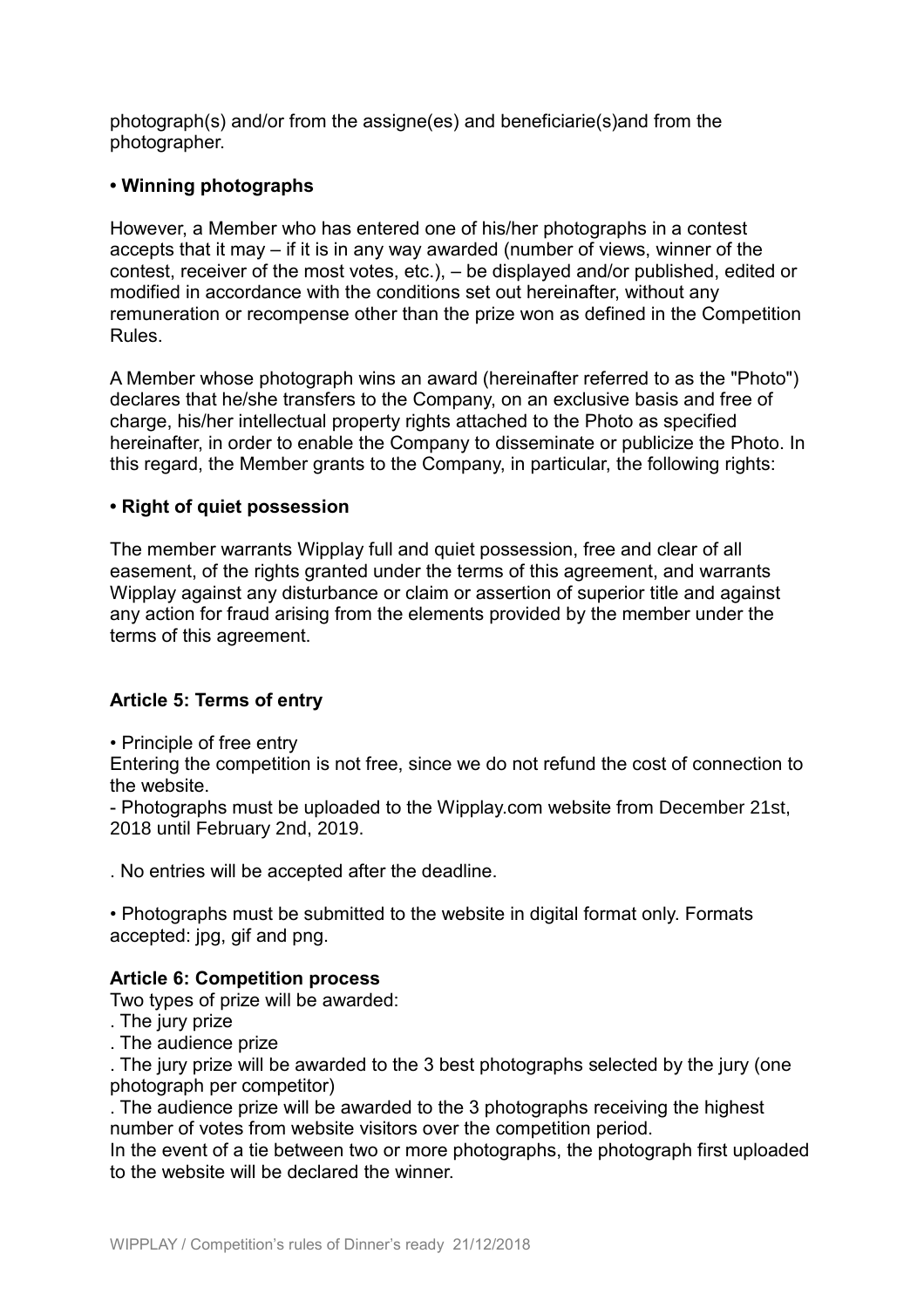# **Article 7: Awards**

#### • Description:

Wipplay.com will award prizes to the three winners in each category.

• Conditions of allotment:

## **JURY PRIZE**

**1st prize** The book « Self service » by Benjamin Rondeau, dedicated

#### **2nd prize**

The book « Self service » by Benjamin Rondeau, dedicated

#### **3rd prize**

The book « Self service » by Benjamin Rondeau, dedicated

#### **AUDIENCE AWARD**

#### **1st prize**

The book « Self service » by Benjamin Rondeau, dedicated

#### **2nd prize**

The book « Self service » by Benjamin Rondeau, dedicated

#### **3rd prize**

The book « Self service » by Benjamin Rondeau, dedicated

## **Article 8: Liability**

#### • Liability of Wipplay.com

The Organizer will take all necessary measures to ensure compliance with these rules, but accepts no liability should the competition have to be modified, postponed or cancelled, with or without notice, for any reason whatsoever.

The Organizer reserves the right to interrupt the competition or reschedule its running period at any time and without notice.

In the event of fraud, either suspected or proven, or of any direct or indirect breach of the competition rules by a competitor, the Organizer reserves the right to exclude the competitor without notice or supporting documentation. No claim by the competitor will be admissible in such circumstances.

The Organizer accepts no liability for any damage arising from loss of data or images uploaded to the website. Competitors are responsible for keeping a lasting copy of any image uploaded to the website.

The Organizer accepts no liability for any damage of whatever nature caused to the competitor or to any other individual or legal entity arising from the taking of photographs entered for the competition. WIPPLAY / Competition's rules of "Dinner's ready". The Organizer accepts no liability for any difficulties relating to the dissemination and uploading of data and images.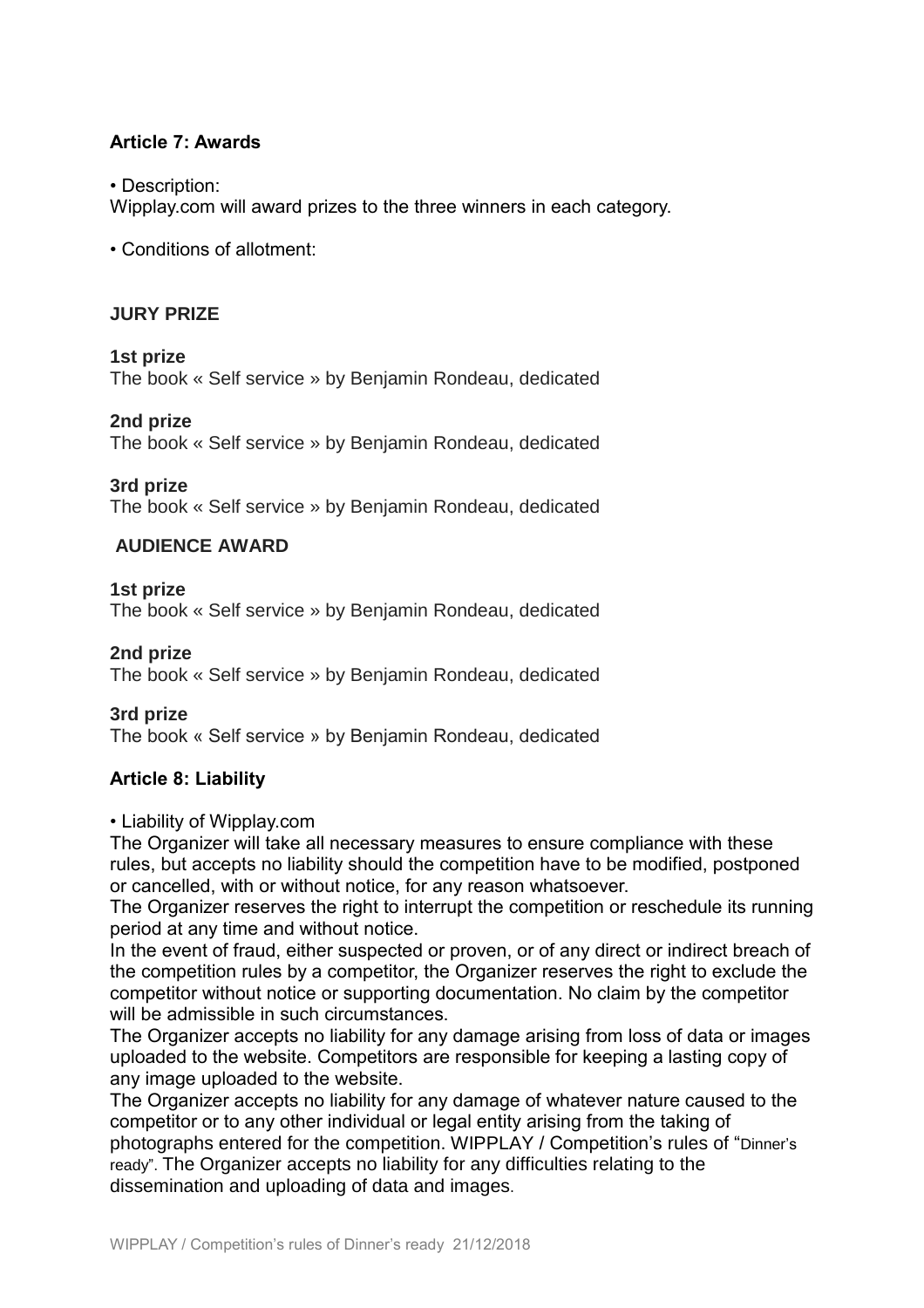In the event of an act of God, the Organizer reserves the right to cancel, cut short or suspend the competition in advance of the closing date for entries.

By virtue of this clause, prize-winners may not claim compensation of any sort for any direct or indirect damage of any nature whatsoever suffered during the organisation of the competition.

# • Entrant's liability

The competition entrant accepts full liability for the content (design objects, buildings, individuals, etc.) of the images submitted to the Organizer.

In any event, the entrant undertakes to submit a photograph or photographs compliant with the intellectual property rights of third parties and with all current legislation and generally consistent with the preservation of public order and decency.

Should these rules be breached, the Organizer reserves the right to close the account of the entrant responsible without notice and without damage to the rights of the company or of any third party to engage in further appropriate action against the entrant.

In any event, the entrant warrants the Organizer against any legal action that might be brought as a consequence of the photograph created by the entrant.

# **Article 9: Claims**

Any request or claim concerning the running of the competition and the basis on which prizes are awarded must be submitted to Wipllay.com by registered letter with acknowledgement of receipt within four months of the final competition closing date, to the following address:

Concours "Dinner's ready" Wipplay.com 3, rue Barbette 75003 Paris

## **Article 10: Access to the rules**

A copy of the competition rules may be downloaded from the website or will be sent to anyone submitting a written request to the following address:

Concours "Dinner's ready" Wipplay.com 3, rue Barbette 75003 Paris

No information will be provided by telephone.

## **Article 11: Personal data**

In accordance with the French data protection act, the Loi Informatique et Liberté, no. 78-17 of 6 January 1978, competition entrants have the right to access, modify, rectify and delete their personal data.